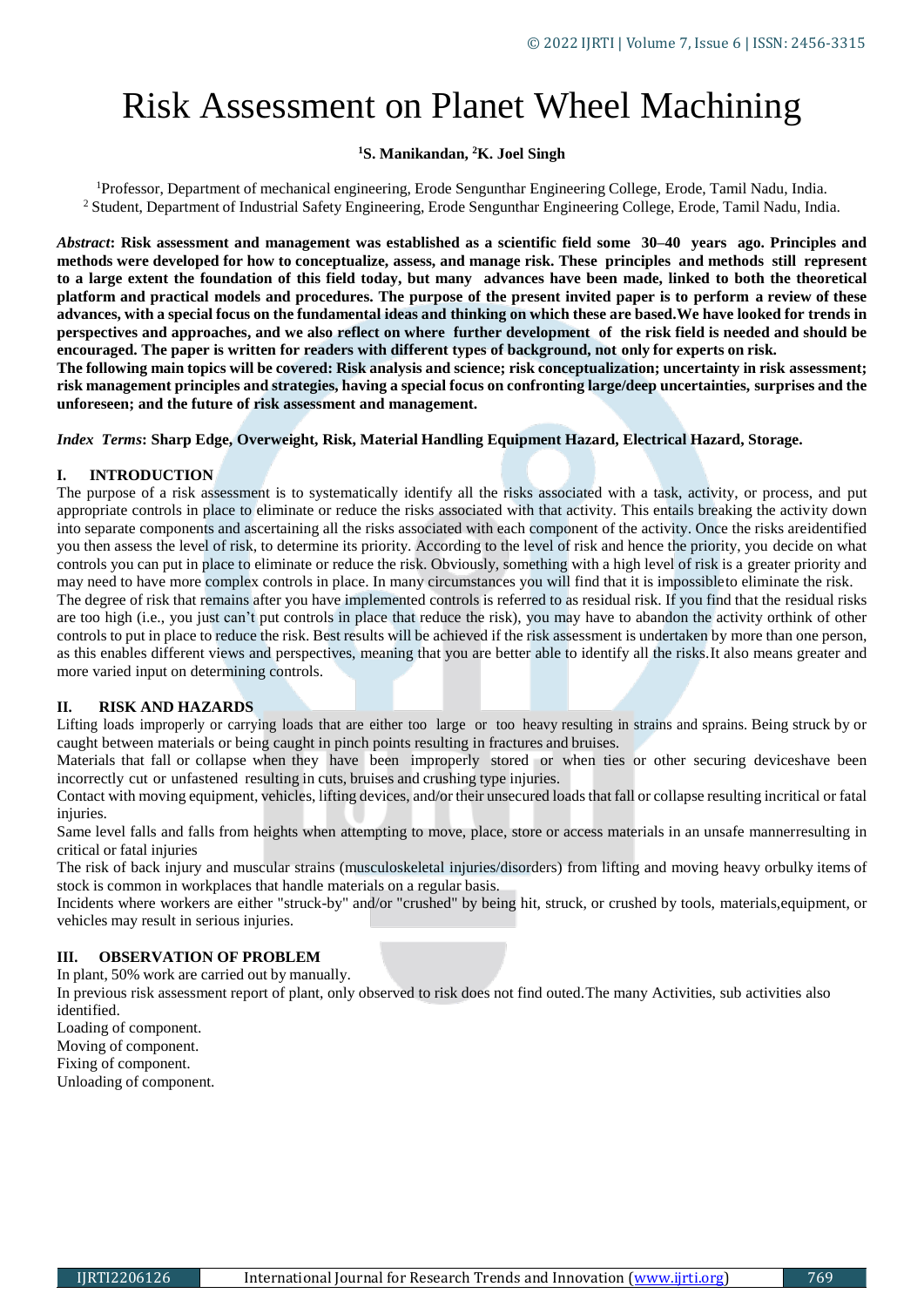# **IV. SIGNIFICANT RISK**

Significant risk study is a risk assessment tool which will assist users in identifying hazard and estimating riskinvolved in each identified hazard.

This risk assessment tool will identify possible hazard involved in each task in departments.Once the hazard has been identified, risks involved will be estimated and categorized.

Then possible control measures will be recommended.

Risk assessment sheet for this present work was being developed by considering the problem identification andabovementioned methodology that suits the operation carried out in plant.

Hazard and associated risks are categorized as significant whenThe risk having a score equal or more than 12

Severity equal or more than 3 irrespective of the total ratingAll emergency (no rating given)

Any legal applicable (no rating given)

## **V. OVERALL POSSIBLE OCCURENCES**

| <b>Overall Possible Occurrences Individual Operation wise</b> |                |    |    |          |    |    |     |  |  |  |  |
|---------------------------------------------------------------|----------------|----|----|----------|----|----|-----|--|--|--|--|
|                                                               |                |    |    |          |    |    |     |  |  |  |  |
| <b>Injury</b>                                                 | <b>Overall</b> | 20 | 30 | 40       | 80 | 90 | 100 |  |  |  |  |
| Head Injury                                                   | 26             | h  |    |          | 4  |    |     |  |  |  |  |
| Leg Injury                                                    | 47             | 13 |    |          |    |    |     |  |  |  |  |
| Head Injury                                                   |                |    |    | $\theta$ |    |    |     |  |  |  |  |
| <b>Back Pain</b>                                              | 23             |    |    | 3        |    |    |     |  |  |  |  |
| Crush Injury                                                  |                |    |    |          |    |    |     |  |  |  |  |

Table 1 Overall Possible Occurrences Individual Operation wise.

Overall possible occurrences should be tabulated from individual operation wise according from the table the leg injuriesare highly affected the workers and low risk is crush injuries.



Chart.1 Overall Possible Occurrences.

## **VI. SIGNIFICANT RISK**

| <b>Significant Possible Occurrences Individual Operation wise</b> |                |    |    |          |    |                  |     |  |  |  |
|-------------------------------------------------------------------|----------------|----|----|----------|----|------------------|-----|--|--|--|
| <b>Injury</b>                                                     | <b>Overall</b> | 20 | 30 | 40       | 80 | 90               | 100 |  |  |  |
| Head Injury                                                       |                |    |    |          |    | 0                |     |  |  |  |
| Leg Injury                                                        |                |    | っ  |          |    |                  |     |  |  |  |
| Head Injury                                                       |                |    | 0  | $\Omega$ |    | $\left( \right)$ |     |  |  |  |
| <b>Back Pain</b>                                                  |                |    | 0  |          |    | $\left( \right)$ |     |  |  |  |
| Crush Injury                                                      |                |    | 0  |          |    | $\left( \right)$ |     |  |  |  |

Table 2 Significant Possible Occurrences Individual Operation wise.